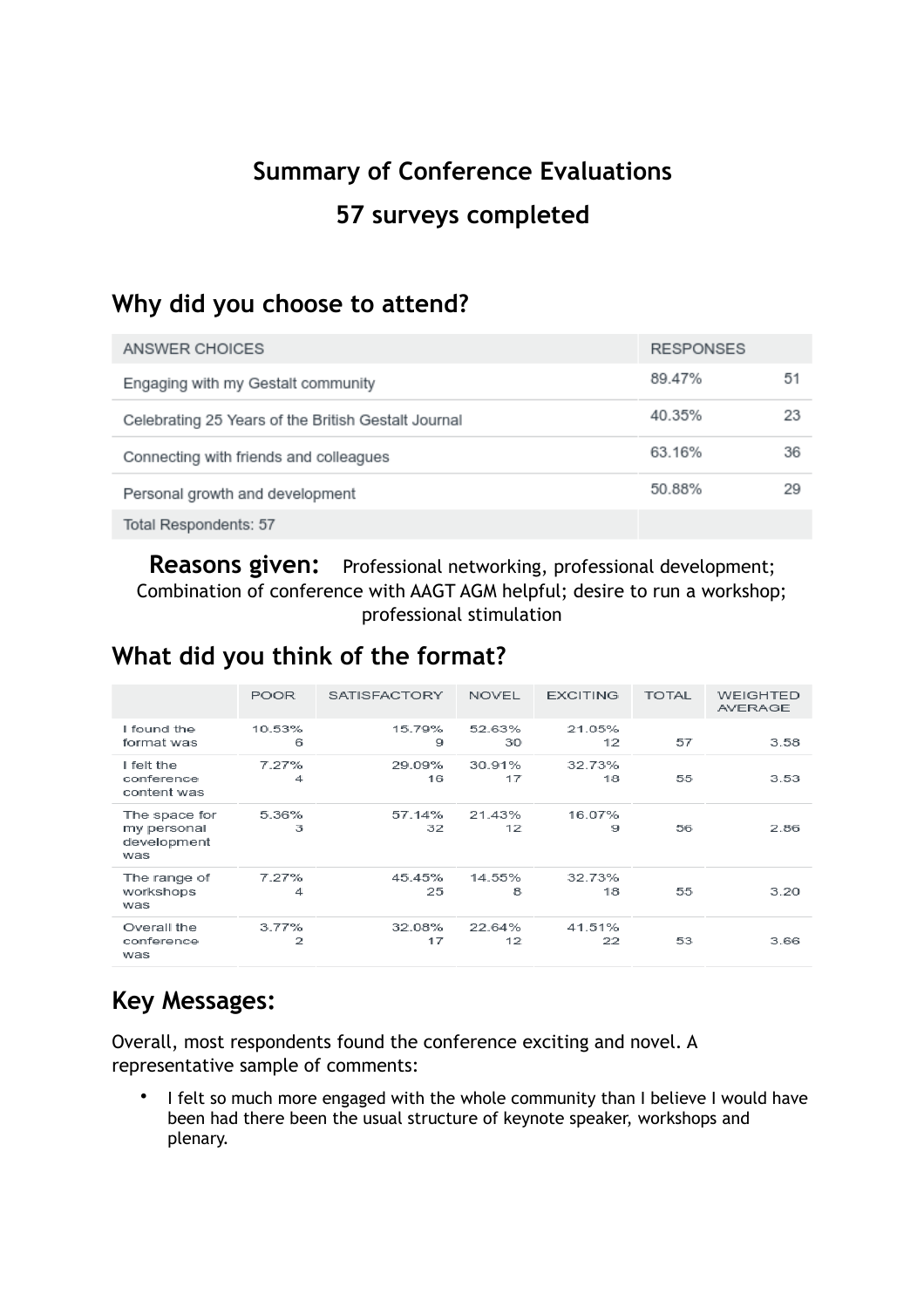- I loved that we stayed in community a lot allowing, supporting a co-creative, collaborative engaging process ………..+ invigorating, confidence building and still continuing as I digest.
- The only way it could have been more than "satisfactory " was if the conference was longer or allowed even more time with activities.
- Lovely to engage with the community present as a whole in more depth
- I really enjoyed the conference, meeting new people and discussing with them different issues. It was a very new experience for me and I really enjoyed it!
- I liked the novel & difference & sense of experimentation and inclusiveness.
- It was my first UKAGP conference and I delighted in meeting people and stepping into the Gestalt community but I also feel a bit 'ripped off'; as it was possible to create something really wonderful.
- I was invigorated by the contact I had with others and the sense of welcome that permeated my time there.
- The conference had a lovely flow, and sometimes meandered, and had other times of strong currents. The process groups helped punctuate the journey very supportively.
- I very much appreciate and value the organising. The process of organising and the way the organisers managed the process and looked after us all was absolutely superb.
- Crowded schedule did not leave space for digesting, especially early on, when I needed more time developing focus and interest.

The majority found the conference content and format novel and exciting, and the space for personal development satisfactory and novel:

- I wouldn't want every conference to be structured in this way but the emerging theme worked well and was needed at these challenging times.
- The format of an open, emerging structure was a new experience for me and an interesting experiment.
- The Process Group felt a safe & challenging space to understand reactions to emerging issues.
- The forming of emergent interest groups was helpful for me personally and my workshop was very grounding.
- The world cafe allowed for meeting and experiencing more delegates than might not have happened in another format
- The world cafe was brilliant and energising but that wasn't continued into the afternoon and so I felt opportunity was lost
- The Community meeting was a waste of time but process groups and workshop were great. Very relieved that ending dialogues took place with authors. Would have been great if this had happened on Friday eve or Saturday afternoon so there was enough time for integration and meaning making. This was a missed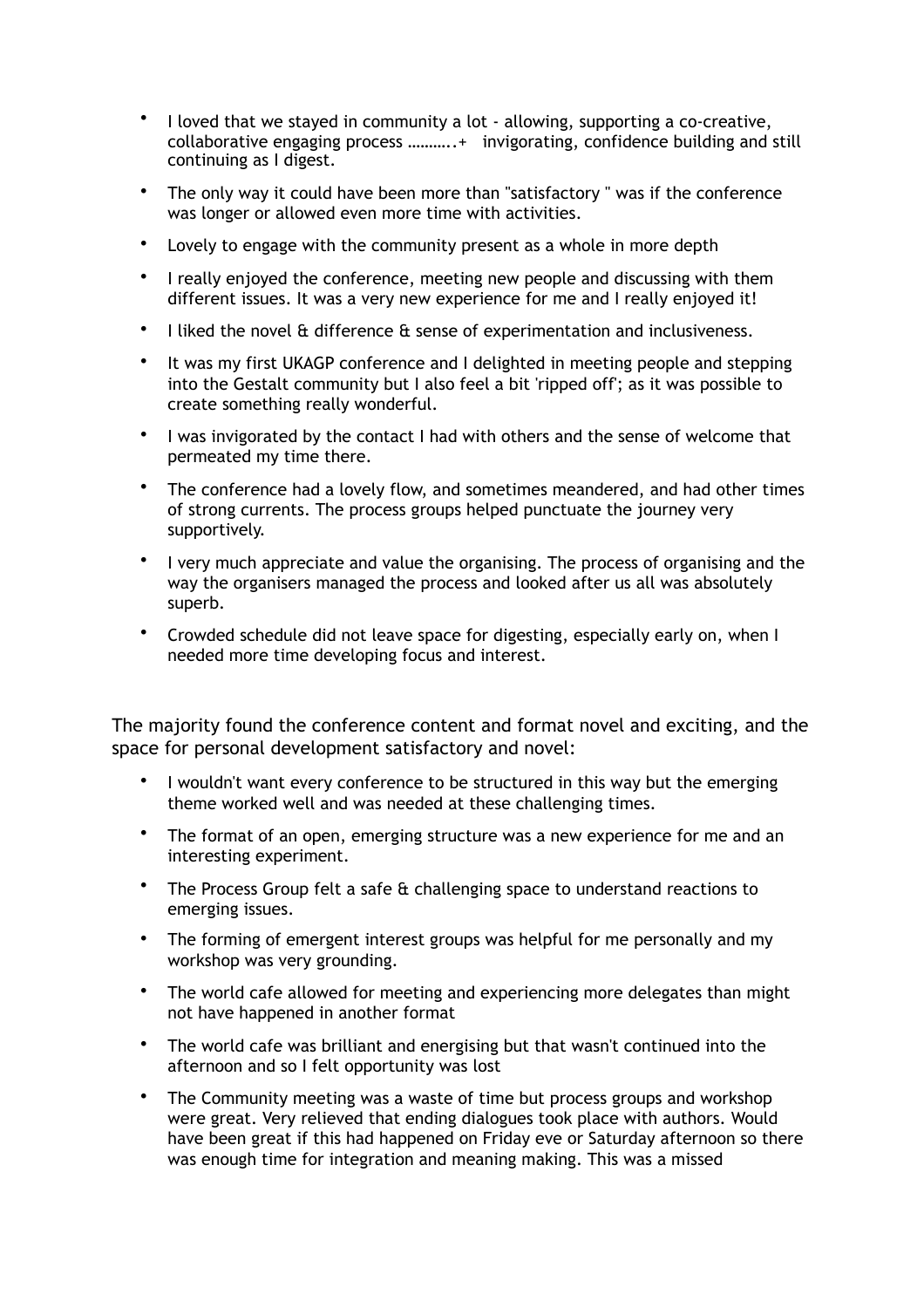opportunity. Got a lot out of it but could have got so much more if the attention given to the world Cafe had been replicated elsewhere in the program.

The range of workshops on offer was considered satisfactory, exciting or novel

- All workshops on at 9am Sunday felt a little too tokenistic. Maybe a space on other days would have worked out better?
- I would have liked more opportunity for small workshops as the ones offered were wonderful and very engaging.
- I presented a workshop and so can only say this. There were several I would have liked a chance to go to myself.

#### **Relevance of opening dialogues**

|              | <b>NOT</b><br>HELPFUL LABEL) | (NO | (NO<br>LABEL)                      | (NO<br>LABEL) | MODERATELY (NO<br>HELPFUL LABEL) LABEL) LABEL) |                           | (NO | (NO | (NO<br>LABEL) | <b>EXTREMELY</b><br><b>HELPFUL</b> | <b>TOTAL</b> | WEIGHTED<br>AVERAGE |
|--------------|------------------------------|-----|------------------------------------|---------------|------------------------------------------------|---------------------------|-----|-----|---------------|------------------------------------|--------------|---------------------|
| $\mathbf{z}$ |                              |     | 3.70% 7.41% 7.41% 5.56%<br>2 4 4 3 |               | 18.52%<br>10 3 10 13 3                         | 5.56% 18.52% 24.07% 5.56% |     |     |               | 3.70%<br>$\sim$ 2                  | 54           | 5.98                |

• The opening dialogues were way too short. I came to engage with the authors and was shocked that this only happened right at the end.

#### **World Café**

| ANSWER CHOICES                     | <b>RESPONSES</b> |    |
|------------------------------------|------------------|----|
| The conversations were absorbing   | 66.00%           | 33 |
| The format allowed relating        | 72.00%           | 36 |
| I broadened my knowledge           | 48.00%           | 24 |
| I was able to voice my views       | 84.00%           | 42 |
| The activity was inclusive         | 70.00%           | 35 |
| The community energy was inspiring | 60.00%           | 30 |
| Total Respondents: 50              |                  |    |

#### **Key Messages**

- The World Cafe was a new and exciting experience. Allowed for sharing opinions with a large number of participants.
- Excellent format allowed cross referencing, themes to develop through different groups
- It was a novel and important experience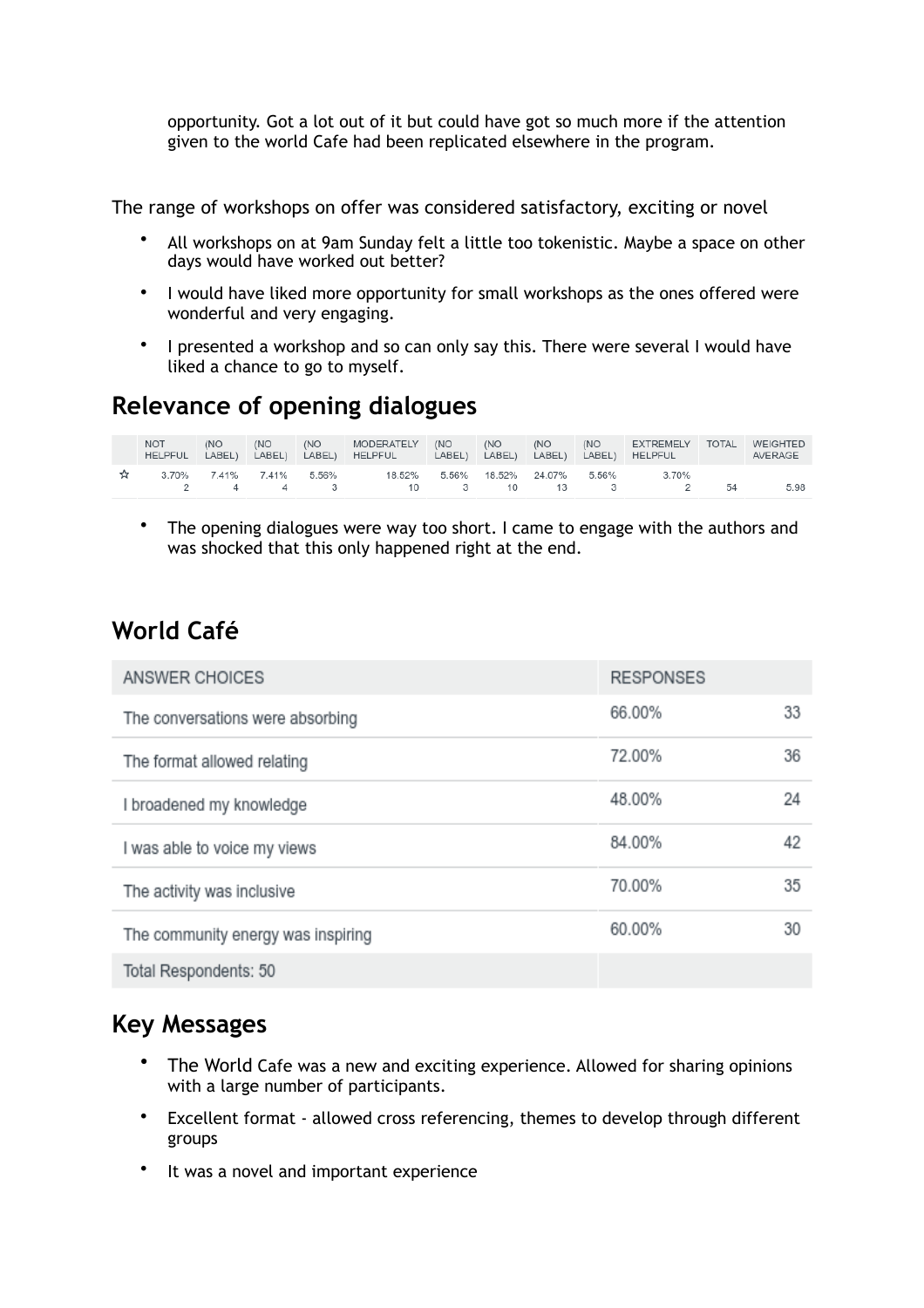- The format was interesting and novel to me, every turn became an opportunity to add to my experience, a truly gestalt process of figure formation that left me with a clear figure at the end which I would have like to have more time to depict.
- I would have liked it to continue for longer as I found my thoughts developed at each stage
- Really enjoyed hearing the different opinions & voices. Allowed for deepening of exploration of the subject. Starting & finishing in same group felt a supportive element of the process. Would have liked to have had further discussion from various groups continuing on the Saturday afternoon rather than the Community Meeting.
- I don't think I broadened my knowledge but I did deepen it. I like the structure and the freedom and moving and the contact.
- I enjoyed the world café and had some stimulating conversations, however it felt overly rushed. There was not enough continuity and it seemed rather frantic.
- I really liked the format but I would have found it even more interesting if we were doing it with another organisation who may not share our assumed "values" e.g. EDL! I think there was more dissent in the room than was drawn out. There was an assumption that we were all "Remainer" (I am a passionate one) and I only met Brexiteers at the last session. I wonder whether we should have been bold enough to more overtly draw out our differences at the start. That may have then enhanced the debate.
- This is a tricky question for me to answer. The opening dialogues were engaging and intriguing, however, I felt they didn't hold much relevance in terms of the World Cafe, which seemed to focus on the themes of just a couple of papers. So, whilst I like the idea of a World Cafe and meeting and exchanging ideas, I felt it was unrelated to a number of the opening dialogues. Therefore, I found the whole event rather confusing.
- It all felt too quick and too prescribed. OK for intellectuals, not so good for more body-oriented people.

#### **Emergent Interest Group**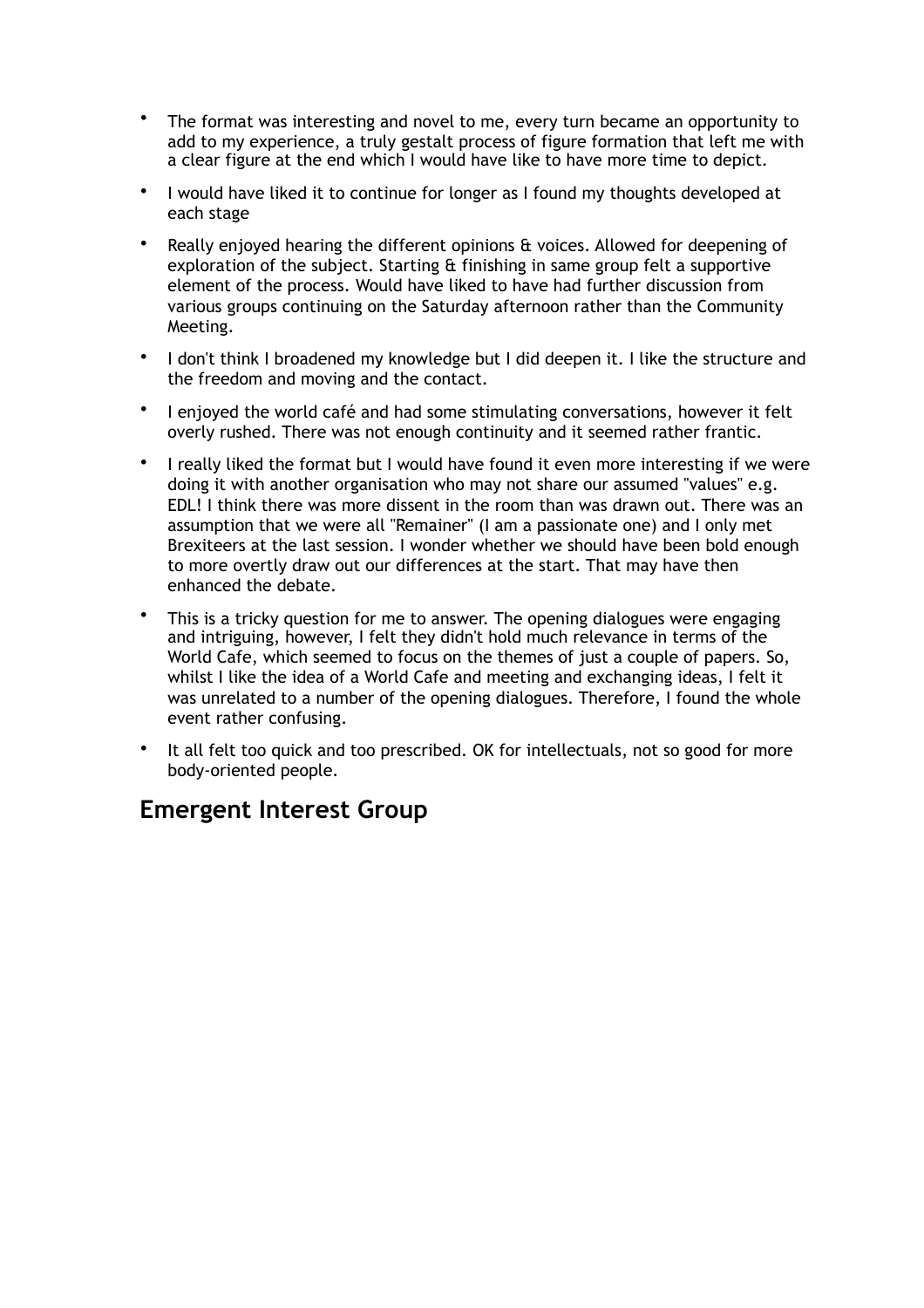| ANSWER CHOICES                                                     | <b>RESPONSES</b> |    |
|--------------------------------------------------------------------|------------------|----|
| The process to allow emergence was inclusive                       | 52.94%           | 27 |
| I felt able to offer a group                                       | 17.65%           | 9  |
| The group options were varied                                      | 41.18%           | 21 |
| I was able to join a group that interested me                      | 60.78%           | 31 |
| The group allowed me space to grow                                 | 37.25%           | 19 |
| I enjoyed the group experience                                     | 74.51%           | 38 |
| I feel I did not gain from the group experience                    | 11.76%           | 6  |
| Tell us about your experience of the Emergent Interest Group below | 74.51%           | 38 |
| Total Respondents: 51                                              |                  |    |

#### **Key Messages:**

- This was one of my most positive experiences. A small group of like-minded people, which provided an opportunity for reflection and dialogue, which was lacking in the morning.
- Great, deep experience.
- This was one of three parts of the conference that I really enjoyed. It was a space in which a theme emerged and we found a way to come together and connect, laugh and be creative. Also, because I found there was so little space to relax in the conference agenda, the emergent interest group that I joined provided this.
- I valued the choice offered and took a risk in my group choice. It was a wonderful experience that solidified and supported me in understanding my relationship with difference and conflict.
- This space allowed me to become aware of how the figure that had formed during World Cafe was relevant to me personally and I think, was the most impactful
- The 'Don't know Group' was the antidote I needed to the cognitive zone I found myself inhabiting. I was able to spend some time noting and feeling. Criticism with process: I wonder whether this process had much relation to the writing, or may have become an escape/avoidance, as is my experience. I understand the need for self-organising and I wonder what was missed by a lack of direction to the opportunity to continue to develop the themes developed from the conference papers in order to maintain the holding offered by the conference aims and objectives. In the end the process was adapted to manage some of this with a final session 'meeting the authors'. That might have happened earlier.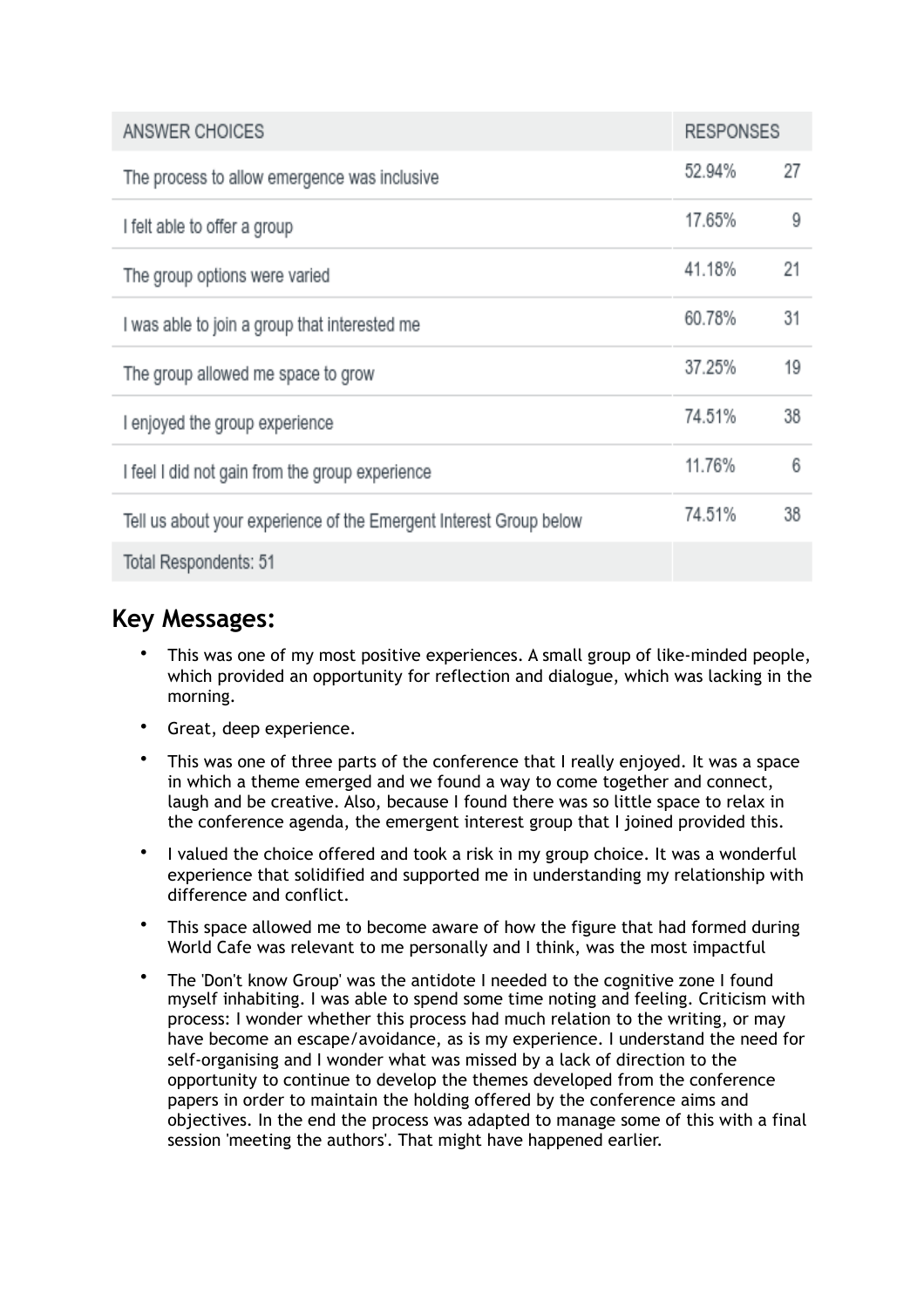- The process of forming and choosing the groups became rushed and supported those able to mobilise and voice quickly and was less supportive of allowing a space to clearly identify which areas had the most interest and forming groups from there.
- Felt lost and unclear and no clear figure emerged. I needed the organising of this to have been a lot slower and with more thinking time. A rush to action which made contact lacking.
- I found this part disjointed. For me the formation of emergent interest groups did not clearly build on the connections made in the world cafe format. I had expected the groups would be a distillation of the themes identified in the world cafe, but this did not seem to happen and I felt confused when we came to choose what group to go into. I went into a group which entered into some valuable political discussion but I don't feel that this really linked with what had gone before.
- Needed feedback from other group's experience.

## **Community Meeting**

#### **Key Messages**

- Whilst there were some emergent figures that I appreciated, I found that the lack of focus and structure resulted in a lost opportunity for the community to explore issues relevant to us. I believe that the community space would be best used by members of the OC briefly highlighting current work and any topics that may come up at the AGM, and supporting a space where members can discuss, contribute, debate and explore these in a way that will support understanding and development and engagement of our community.
- The biggest learning curve was someone needed to be guiding that meeting. What I found more interesting is no one in that room really gave it any direction. It also shows that distance makes it harder for everyone to join. It could very well be part of the problem was the huge open space in the room. Having mikes spaced around the room instead of all in the middle. Not so good, but a learning experience for me. It was my first. And if I had spent more time with that group I would of asked some more questions of why the silence. I would not ask why not the conflict.
- Dreadful. If you want to start something unstructured with people who don't know each other, you need to give a lot of time, minimum a whole morning. This seemed a waste of time and very uncomfortable.
- Terrible! I think there was much confusion as to what community we were talking about. UKAGP? Gestalt in its widest sense? I feel very sure of my place in the GPTI community but was less certain here. We were also all exhausted and I think there were unspoken divisions in the room. A horrible session ...
- I thought this was a waste of time, space and money. We had these amazing authors with us, who wanted feedback and the exchange of ideas and we wasted this opportunity to be with them.
- Narcissistic performance and not inclusive.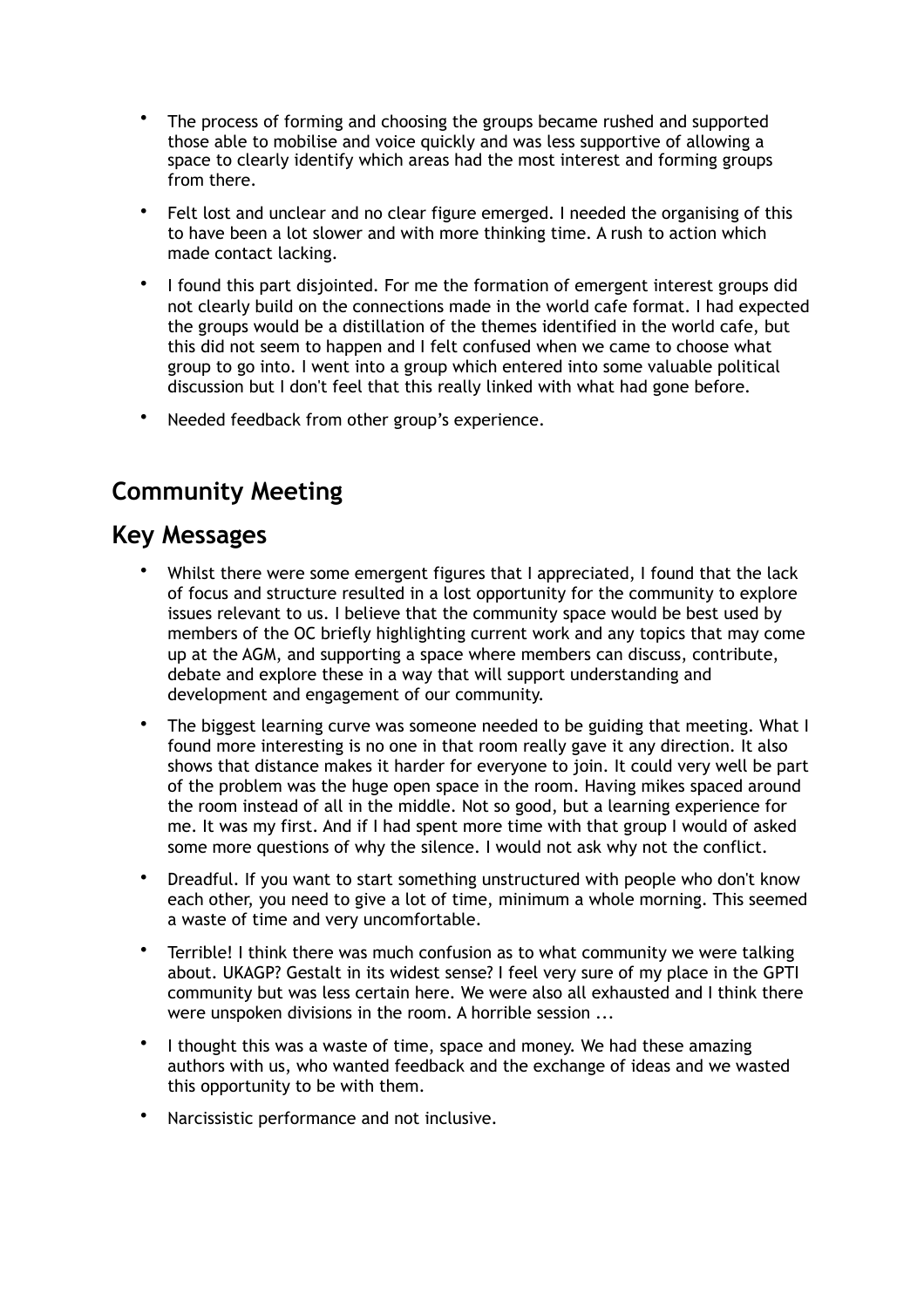# **Evening Celebration**

|                                            | 1            | 2            | 3            | 4           | 5            | 6            | <b>TOTAL</b> | <b>SCORE</b> |
|--------------------------------------------|--------------|--------------|--------------|-------------|--------------|--------------|--------------|--------------|
| I had a<br>fantastic<br>evening            | 0.00%<br>0   | 6.25%<br>2   | 25.00%<br>8  | 28.13%<br>9 | 15.63%<br>5  | 25.00%<br>8  | 32           | 2.72         |
| I felt<br>catered for<br>well              | 28.57%<br>10 | 31.43%<br>11 | 11.43%<br>4  | 14.29%<br>5 | 8.57%<br>3   | 5.71%<br>2   | 35           | 4.40         |
| I danced<br>late into<br>the night         | 26.83%<br>11 | 7.32%<br>3   | 14.63%<br>6  | 12.20%<br>5 | 21.95%<br>9  | 17.07%<br>7  | 41           | 3.54         |
| I enjoyed<br>being with<br>friends         | 8.57%<br>3   | 5.71%<br>2   | 11.43%<br>4  | 14.29%<br>5 | 31.43%<br>11 | 28.57%<br>10 | 35           | 2.60         |
| Celebrating<br>the BGJ<br>was a<br>delight | 14.63%<br>6  | 17.07%<br>7  | 24.39%<br>10 | 21.95%<br>9 | 14.63%<br>6  | 7.32%<br>3   | 41           | 3.73         |
| The band<br>was great                      | 10.00%<br>4  | 5.00%<br>2   | 7.50%<br>3   | 22.50%<br>9 | 20.00%<br>8  | 35.00%<br>14 | 40           | 2.58         |

# **Workshops**

| Were you satisfied with the workshop     |               |                      |                   |              |
|------------------------------------------|---------------|----------------------|-------------------|--------------|
|                                          | NO.           | PARTIALLY YES        |                   | <b>TOTAL</b> |
| Shame is Pryde's Cloak - Gaie            | 13.33%<br>2   | 13.33%<br>2          | 73.33%<br>11      | 15           |
| Novelty, Excitement and Growth - Jane    | 33.33%<br>2   | 33.33%<br>2          | 33.33%<br>2       | 6            |
| Embodying and Moving - Julianne          | $0.00\%$<br>Ω | $0.00\%$<br>$\Omega$ | 100.00%<br>7      | 7            |
| Five Explorations - Malcolm              | 0.00%<br>0    | 20.00%               | 80.00%<br>4       | 5            |
| Writing and Belonging - Martin & John    | $0.00\%$<br>0 | 0.00%<br>0           | 100.00%<br>10     | 10           |
| An Outdoor Experiment - Melinda          | 0.00%<br>0    | $0.00\%$<br>0        | 100.00%<br>4      | 4            |
| Gestalt in a Social Media World - Mel    | 0.00%<br>0    | $0.00\%$<br>0        | 0.00%<br>$\Omega$ | 0            |
| Earthing Our Community - Vienna & Miriam | $0.00\%$<br>n | $0.00\%$<br>n        | 100.00%           | 4            |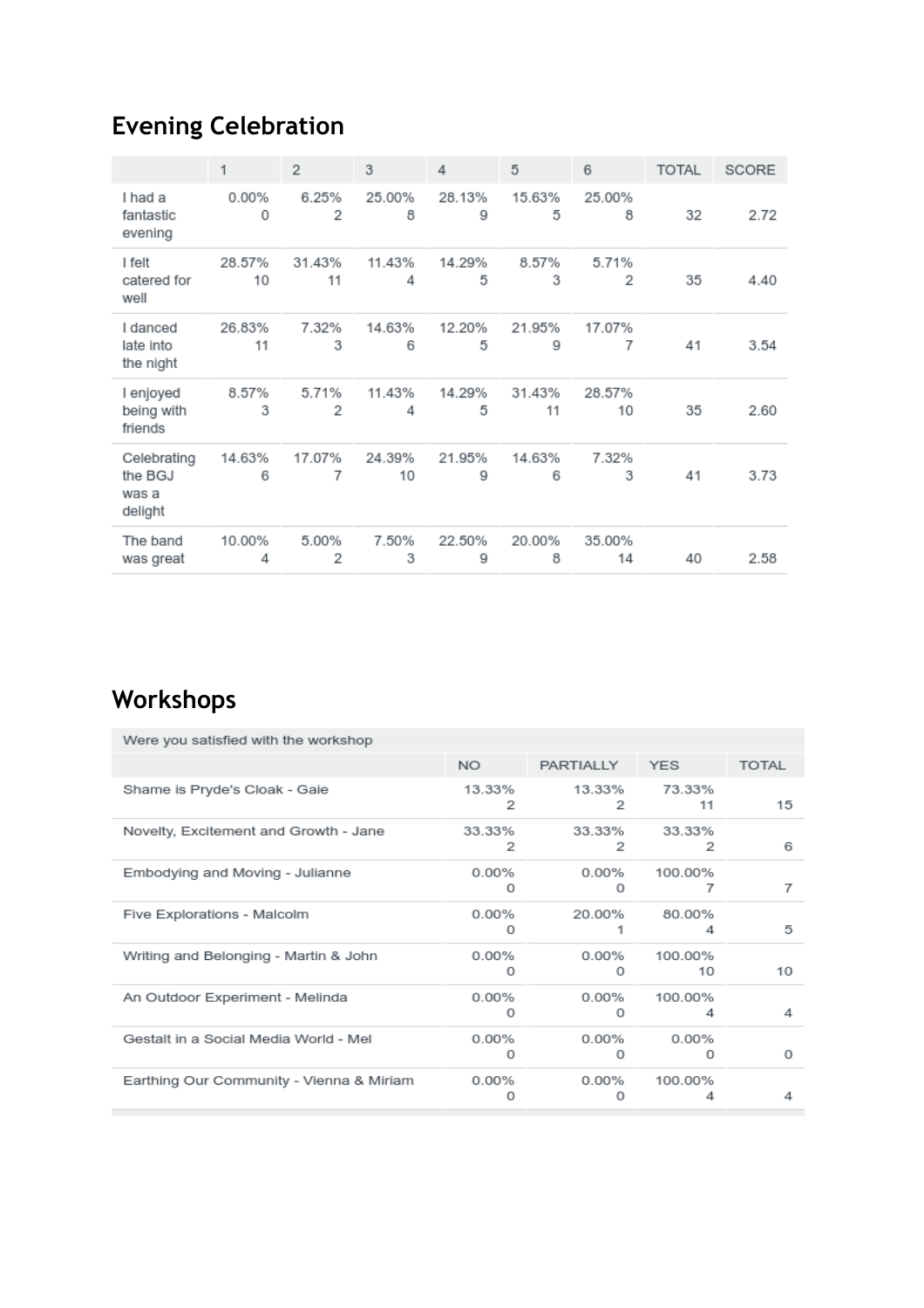|                                  | I feel energised by the workshop |             |                                              |              |  |  |  |  |
|----------------------------------|----------------------------------|-------------|----------------------------------------------|--------------|--|--|--|--|
|                                  | <b>NO</b>                        | SOMEWHAT    | YES, THIS EXPERIENCE<br>WILL HELP IN MY WORK | <b>TOTAL</b> |  |  |  |  |
| Shame is Pryde's Cloak -<br>Gaie | 7.69%                            | 23.08%<br>3 | 69.23%<br>9                                  | 13           |  |  |  |  |
| Novelty, Excitement and          | 40.00%                           | 60.00%      | 0.00%                                        | 5            |  |  |  |  |
| Growth - Jane                    | 2                                | 3           | 0                                            |              |  |  |  |  |
| Embodying and Moving -           | $0.00\%$                         | $0.00\%$    | 100.00%                                      | 7            |  |  |  |  |
| Julianne                         | 0                                | 0           | 7                                            |              |  |  |  |  |
| Five Explorations - Malcolm      | 0.00%<br>0                       | 20.00%      | 80.00%<br>4                                  | 5            |  |  |  |  |
| Writing and Belonging -          | $0.00\%$                         | $0.00\%$    | 100.00%                                      | 8            |  |  |  |  |
| Martin & John                    | 0                                | O           | 8                                            |              |  |  |  |  |
| An Outdoor Experiment -          | $0.00\%$                         | 0.00%       | 100.00%                                      | 4            |  |  |  |  |
| Melinda                          | 0                                | 0           | 4                                            |              |  |  |  |  |
| Gestalt in a Social Media        | 0.00%                            | 0.00%       | 0.00%                                        | 0            |  |  |  |  |
| World - Mel                      | $\Omega$                         | 0           | 0                                            |              |  |  |  |  |
| Earthing Our Community -         | $0.00\%$                         | $0.00\%$    | 100.00%                                      | Δ            |  |  |  |  |
| Vienna & Miriam                  | 0                                | Ω           | 4                                            |              |  |  |  |  |
|                                  |                                  |             |                                              |              |  |  |  |  |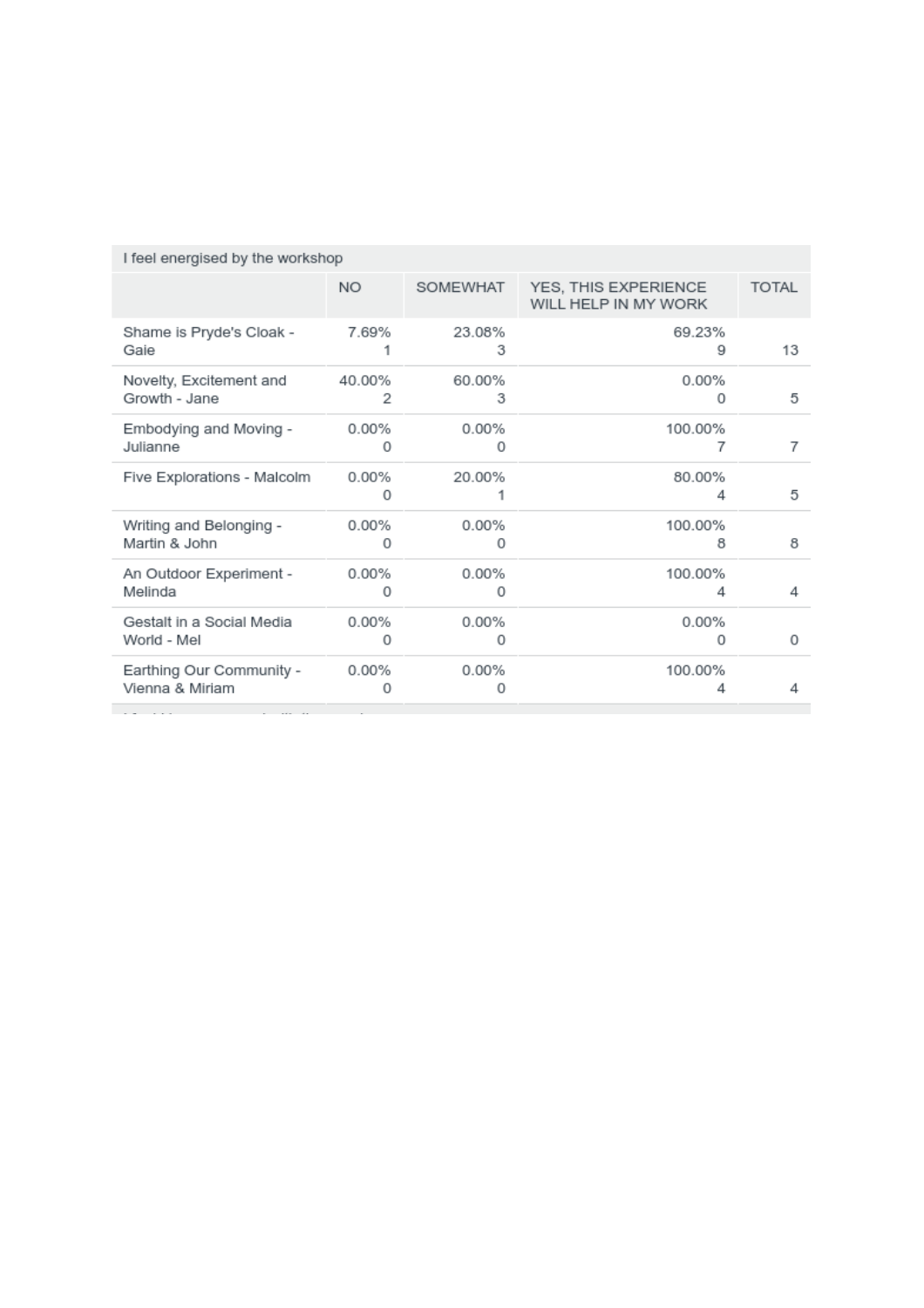| I feel I have engaged with the novel |  |  |
|--------------------------------------|--|--|
|--------------------------------------|--|--|

|                                             | NO, THIS WAS<br><b>FAMILIAR</b> | SOMEWHAT    | YES, I FEEL EXCITED<br>AT THE<br><b>POSSIBILITIES</b> | <b>TOTAL</b> |
|---------------------------------------------|---------------------------------|-------------|-------------------------------------------------------|--------------|
| Shame is Pryde's Cloak<br>- Gaie            | 15.38%<br>2                     | 38.46%<br>5 | 46.15%<br>6                                           | 13           |
| Novelty, Excitement and<br>Growth - Jane    | 0.00%<br>0                      | 60.00%<br>з | 40.00%<br>2                                           | 5            |
| Embodying and Moving -<br>Julianne          | $0.00\%$<br>Ω                   | 14.29%      | 85.71%<br>6                                           | 7            |
| Five Explorations -<br>Malcolm              | 20.00%                          | 20.00%      | 60.00%<br>3                                           | 5            |
| Writing and Belonging -<br>Martin & John    | 12.50%                          | 12.50%      | 75.00%<br>6                                           | 8            |
| An Outdoor Experiment -<br>Melinda          | $0.00\%$<br>Ω                   | 25.00%      | 75.00%<br>3                                           | 4            |
| Gestalt in a Social Media<br>World - Mel    | $0.00\%$<br>0                   | 0.00%<br>0  | $0.00\%$<br>0                                         | 0            |
| Earthing Our Community<br>- Vienna & Miriam | 0.00%<br>Ω                      | 0.00%<br>0  | 100.00%                                               | 4            |

#### **Key Messages**

- I enjoyed the pre-conference workshop and the workshop
- Mixed feelings. Malcolm's workshop was great.
- Personally I would like more workshops, as I'm just a trainee and would appreciate more knowledge.
- I felt there was good space for personal development and I particularly enjoyed the workshop on Earthing Our Community
- I think offering 5 workshops from authors on Sat and others on Sunday would of been fairer

**AGM**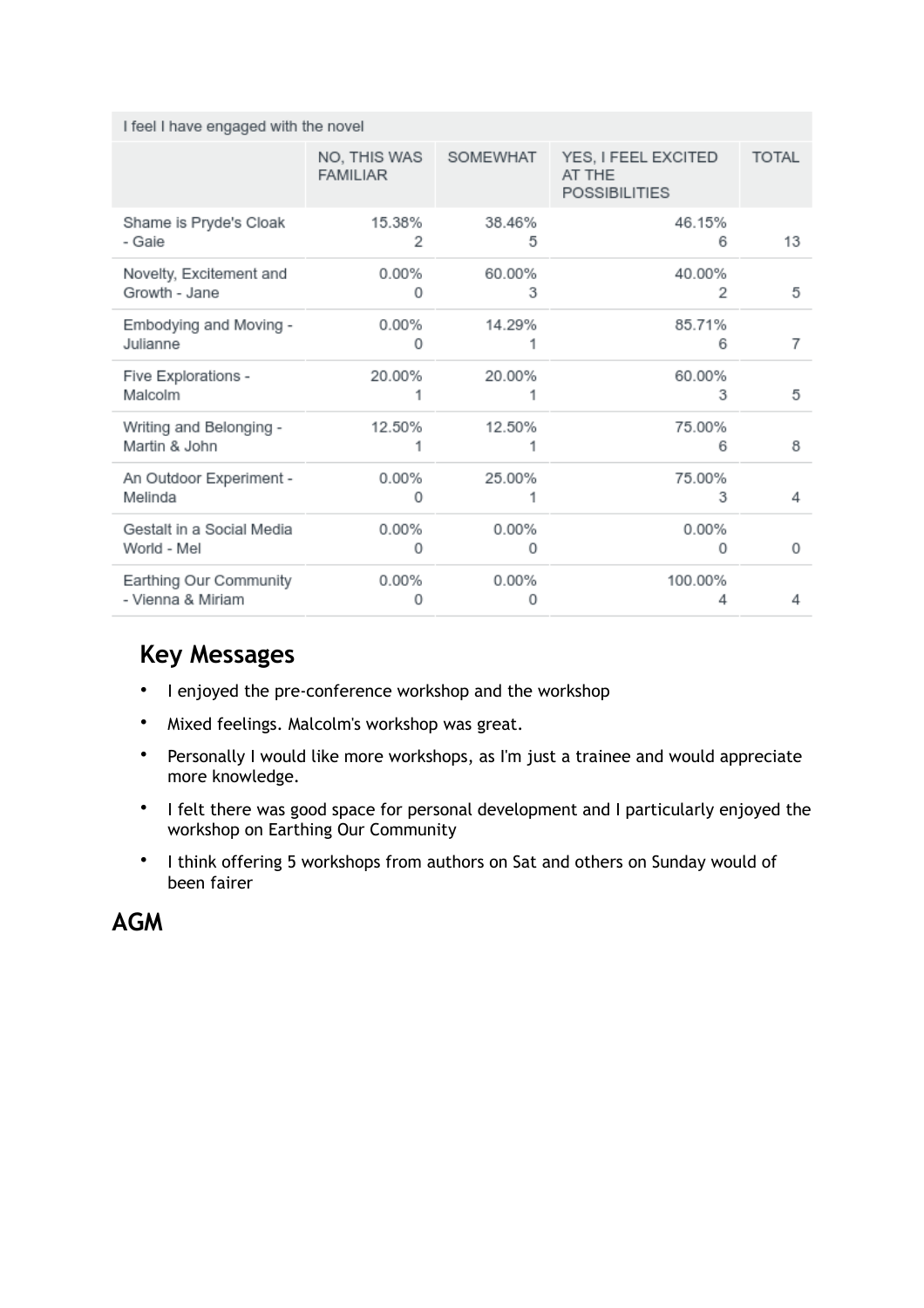| ANSWER CHOICES                                                    | <b>RESPONSES</b> |    |
|-------------------------------------------------------------------|------------------|----|
| Did you gain a sense of involvement with UKAGP and your community | 81.82%           | 27 |
| Did you feel able to make your point                              | 24.24%           | 8  |
| Did you offer to be involved in some way                          | 15.15%           | 5  |
| Did you feel UKAGP is developing as you need                      | 66.67%           | 22 |
| Would you have liked to hear more (add comments below)            | 6.06%            |    |
| Total Respondents: 33                                             |                  |    |

### **Key Messages**

- I felt grateful and supportive towards those who give so much of their time and energy.
- Now looking forward to taking my experience of being in the committee to the 'ordinary membership'

|                                 | <b>DISSATISFIED</b> | SOMEWHAT<br><b>SATISFIED</b> | <b>SATISFIED</b> | <b>EXTREMELY</b><br><b>SATISFIED</b> | <b>TOTAL</b> | WEIGHTED<br>AVERAGE |
|---------------------------------|---------------------|------------------------------|------------------|--------------------------------------|--------------|---------------------|
| Lynne<br>Jacobs                 | $0.00\%$<br>0       | $0.00\%$<br>0                | $0.00\%$<br>0    | 100.00%<br>3                         | 3            | 4.00                |
| Joe<br>Melnick                  | $0.00\%$<br>0       | 25.00%                       | 25.00%           | 50.00%<br>2                          | 4            | 3.25                |
| Peter<br>Phillipson             | $0.00\%$<br>0       | 0.00%<br>0                   | 100.00%          | $0.00\%$<br>0                        |              | 3.00                |
| Margherita<br>Spagnuolo<br>Lobb | 0.00%<br>0          | $0.00\%$<br>0                | 66.67%<br>2      | 33.33%                               | 3            | 3.33                |

#### **Pre conference workshops**

# **All Comments**

Lynne:

• WOW!!!! Wonderful session. Everything I could have hoped for. So much learning and inspiration from the lightest of touch. Thank you for setting this up. I really appreciated all the speakers staying for the whole weekend rather than just flying in to deliver keynote addresses.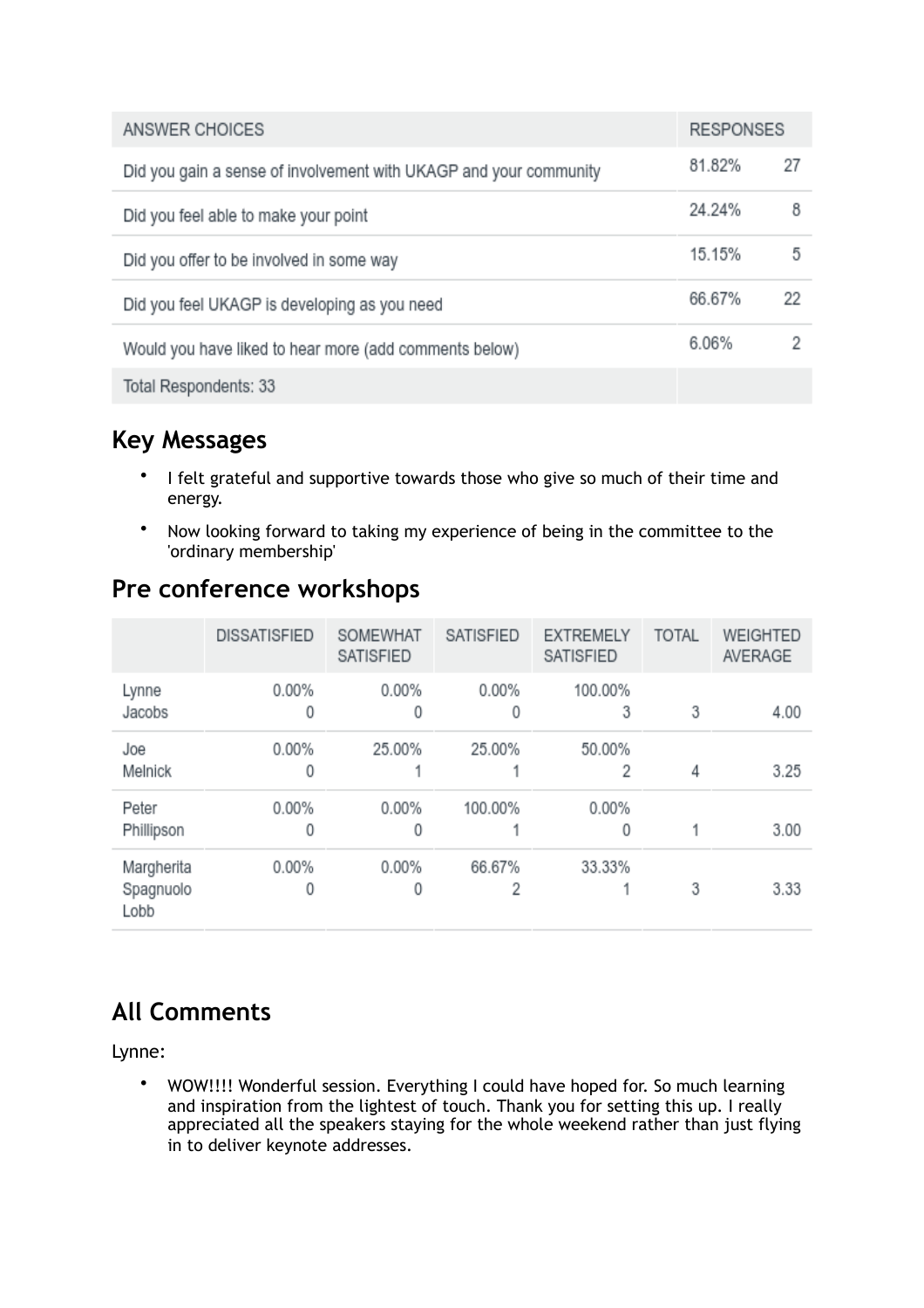- A wonderful experience with a lovely person. I enjoyed the style, the open dialogue and seeing how she worked with those in the group. Really enjoyed exploring ERTs at first hand with Lynne.
- I felt energised and that the group was well held.Would have liked more of Lynne in the conference

Jo:

- I really enjoyed the workshop. I have learned a lot. Joe was a great facilitator and was able to transmit a lot to the group within a little time we had.
- Good to hear him talk about his model and appreciated the demonstrations and DVD. Became a bit repetitive. Would have liked a handout on his model.
- Would have appreciated more of Joe within the conference

#### Peter:

- Although there were only two participants in this workshop, which initially perturbed me and I expect was disappointing to Peter, the space was well held. I learnt a lot from Peter about movement and enjoyed seeing his response and involvement when we discussed our experiences.
- Would have liked more of Peter within the conference

#### Margherita:

- Margherita presented her ideas clearly, stimulating my theoretical thinking and supported this with a piece of work, which already has supported me in my private work with clients. I enjoyed this a lot.
- Would have liked more of Margherita within the conference
- These could have formed first (half?) day of conference and this would have helped to form a more solid ground for the rest of the weekend. Think the focus for the World cafe would have been stronger and more dialogic....
- Wanted to ask her why she used the metaphor of dance but yet didn't draw on any literature to support that from the world of dance etc.

#### **Conference Venue**

#### **Key Messages:**

- A bit "corporate" but the room was comfortable and the conference room, breakfast, lunch and dinner and seating areas were easily accessible.
- Potentially good but needs a huge improvement in management systems. The staff did everything they could and worked hard but there seemed to be very inadequate management and systems. Service therefore could be slow.... etc. etc.
- The service was dreadful at the Reception desk and the bar. However, the Street area was excellent with lots of seating and drinks facilities available all day long.
- The grounds felt inaccessible, dominated by golf courses and car parking. The place felt lacking any soul - please don't book this venue again.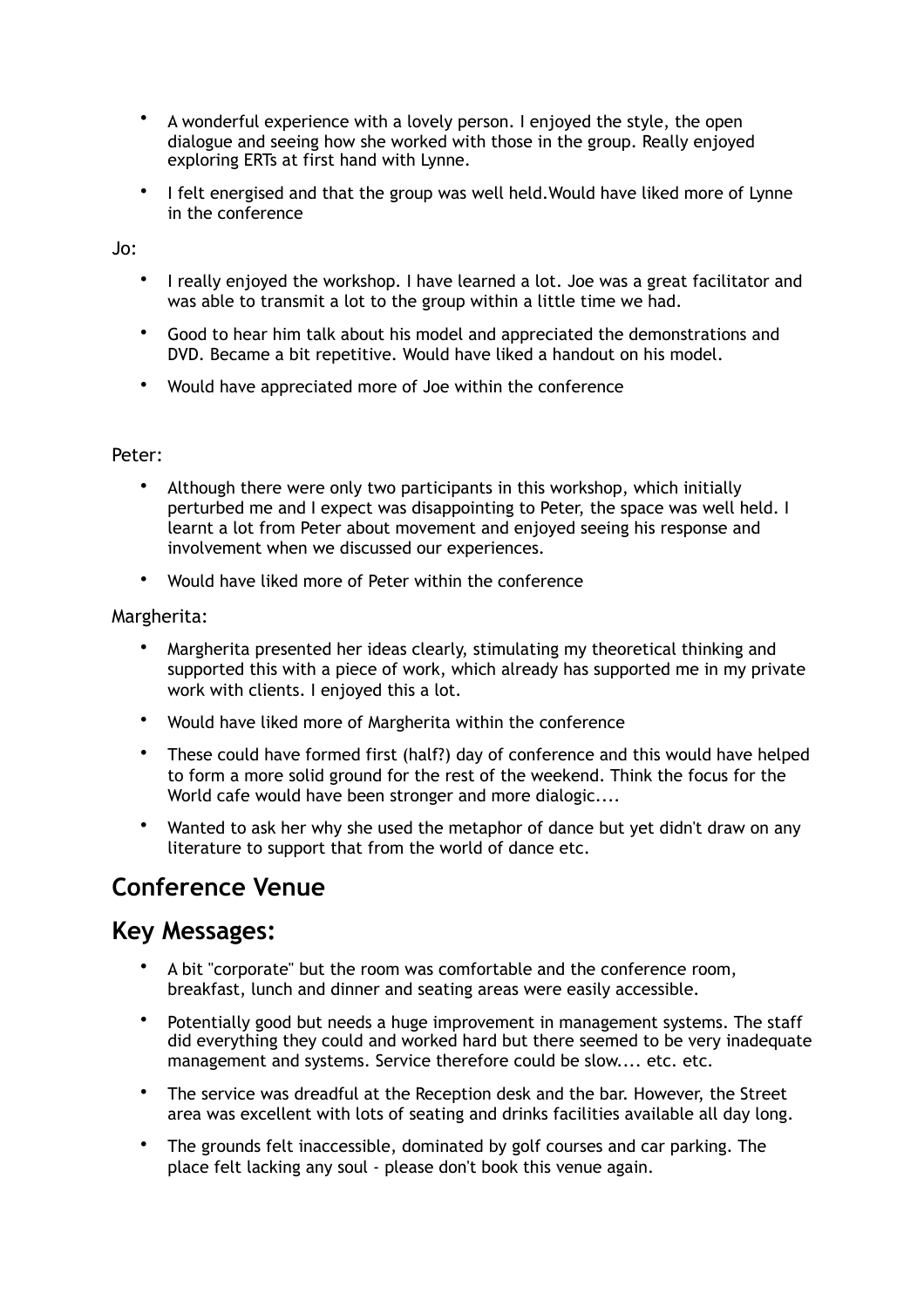- I didn't enjoy mixing with golfers and others who were involved in very different activities. The bar especially needed many more staff and staff who are properly trained.
- Excellent bedrooms and en-suite facilities. The showers were so easily to work!
- The food on offer was like going back 20 years to the North of England. Carb heavy buffet, tinned fruit for breakfast, no filtered decaffeiinated coffee available anywhere (only instant). I know you probably got a good deal - but even so. When I think how superb Nottingham was.....

|                                                        | GOOD         | <b>NEUTRAL</b> | <b>BAD</b>  | <b>TOTAL</b> | WEIGHTED<br>AVERAGE |
|--------------------------------------------------------|--------------|----------------|-------------|--------------|---------------------|
| How would you rate ease of travel<br>to the venue      | 78.18%<br>43 | 12.73%         | 9.09%<br>5  | 55           | 1.62                |
| How do you feel Wokefield Park<br>was as a venue       | 61.11%<br>33 | 35.19%<br>19   | 3.70%<br>2  | 54           | 1.85                |
| How would you rate the<br>accommodation and facilities | 81.82%<br>45 | 14.55%<br>8    | 3.64%<br>2  | 55           | 1.44                |
| How did the food meet your<br>preferences              | 41.82%<br>23 | 47.27%<br>26   | 10.91%<br>6 | 55           | 2.38                |

• Shocking lack of allergy foods. Very poor and disappointing.

# **As a result of the conference are you likely to**

|                          | UNLIKELY     | <b>POSSIBLY</b> | <b>HIGHLY LIKELY</b> | <b>TOTAL</b> |
|--------------------------|--------------|-----------------|----------------------|--------------|
| Subscribe to the BGJ     | 17.14%<br>6  | 14.29%<br>5     | 68.57%<br>24         | 35           |
| Read the BGJ             | 4.88%<br>2   | 12.20%<br>5     | 82.93%<br>34         | 41           |
| Submit papers to the BGJ | 27.66%<br>13 | 61.70%<br>29    | 10.64%<br>5          | 47           |
| Offer to help the BGJ    | 45.95%<br>17 | 51.35%<br>19    | 2.70%                | 37           |

#### **Conference as a whole?**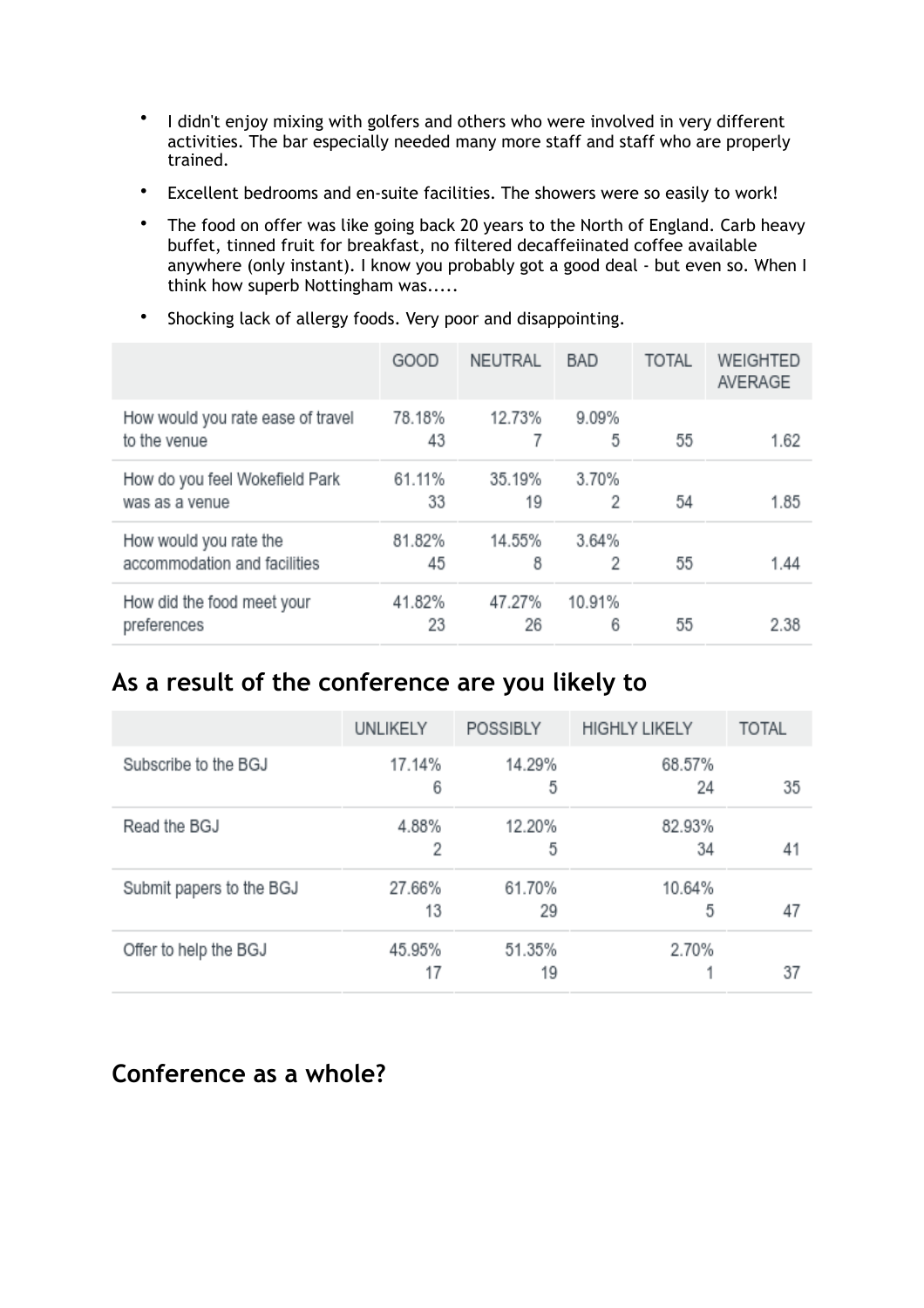|                                                      | NOT AT<br>ALL | SOMEWHAT     | COMPLETELY   | TOTAL |
|------------------------------------------------------|---------------|--------------|--------------|-------|
| The conference was value for money                   | 1.82%         | 36.36%<br>20 | 61.82%<br>34 | 55    |
| The conference was informative and<br>engaging       | 1.82%<br>1    | 41.82%<br>23 | 56.36%<br>31 | 55    |
| The conference offered space to meet<br>and dialogue | $0.00\%$<br>0 | 25.45%<br>14 | 74.55%<br>41 | 55    |
| I feel satisfied with attending                      | $0.00\%$<br>0 | 31.48%<br>17 | 68.52%<br>37 | 54    |
| I feel invigorated                                   | 7.27%<br>4    | 36.36%<br>20 | 56.36%<br>31 | 55    |
| I experienced Excitement and Growth                  | 5.45%<br>3    | 43.64%<br>24 | 50.91%<br>28 | 55    |

### **Key Messages**

- It is the amazing people and wisdom I love first, followed by dialogue. THANK YOU
- One of the better conferences I have attended. Well done everyone!
- Great fun, feel more 'of a community', made and renewed wonderful connections
- Felt inspired and learnt a lot about myself
- I really enjoyed the conference in particular I loved the warm and friendly atmosphere. I really do hope the "conference as experiment" will happen again, as I think it is a wonderful and wonderfully Gestalt idea. That said, for me there was insufficient attention paid to the potential consequences of each action. As a result some parts felt rushed and even chaotic and other parts felt incomplete. I have not come away with any clear sense of an emergent theme. My best experience was in the Sunday morning workshop (I did the one on writer's block) and the Sunday afternoon when each of the contributors hosted questions about their work. However this last part needed much more time and also would have been so much better on Saturday, when we would have had time to digest the contributors' answers and maybe return to discuss more with them in the breaks or at a later time.
- I would have preferred more input from the opening dialogues and regret that the speakers seemed almost invisible for much of the conference. The cafe was an interesting experience - for me took up too much of the conference, which had so many other possibilities, and resulted in only 1 slot for workshops. The food was